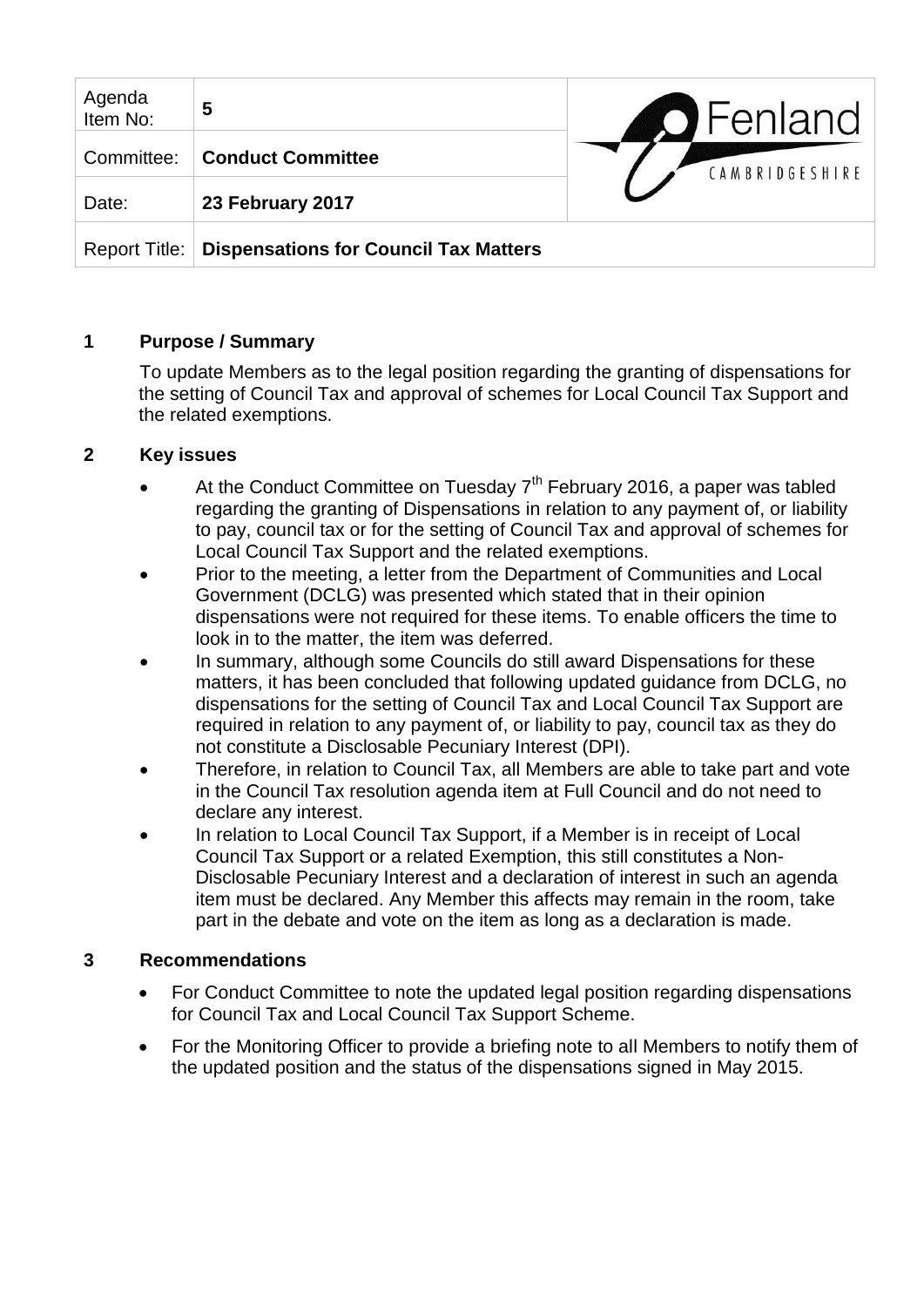| <b>Wards Affected</b>         | All                                                                                                   |
|-------------------------------|-------------------------------------------------------------------------------------------------------|
| <b>Forward Plan Reference</b> | N/A                                                                                                   |
| <b>Portfolio Holder(s)</b>    |                                                                                                       |
| <b>Report Originator(s)</b>   | Carol Pilson, Monitoring Officer<br>01354 622360<br>cpilson@fenland.gov.uk                            |
| <b>Contact Officer(s)</b>     | Carol Pilson, Monitoring Officer<br>01354 622360<br>cpilson@fenland.gov.uk                            |
| <b>Background Paper(s)</b>    | DCLG Openness and Transparency on personal interests: A<br>guide for councillors<br>Localism Act 2011 |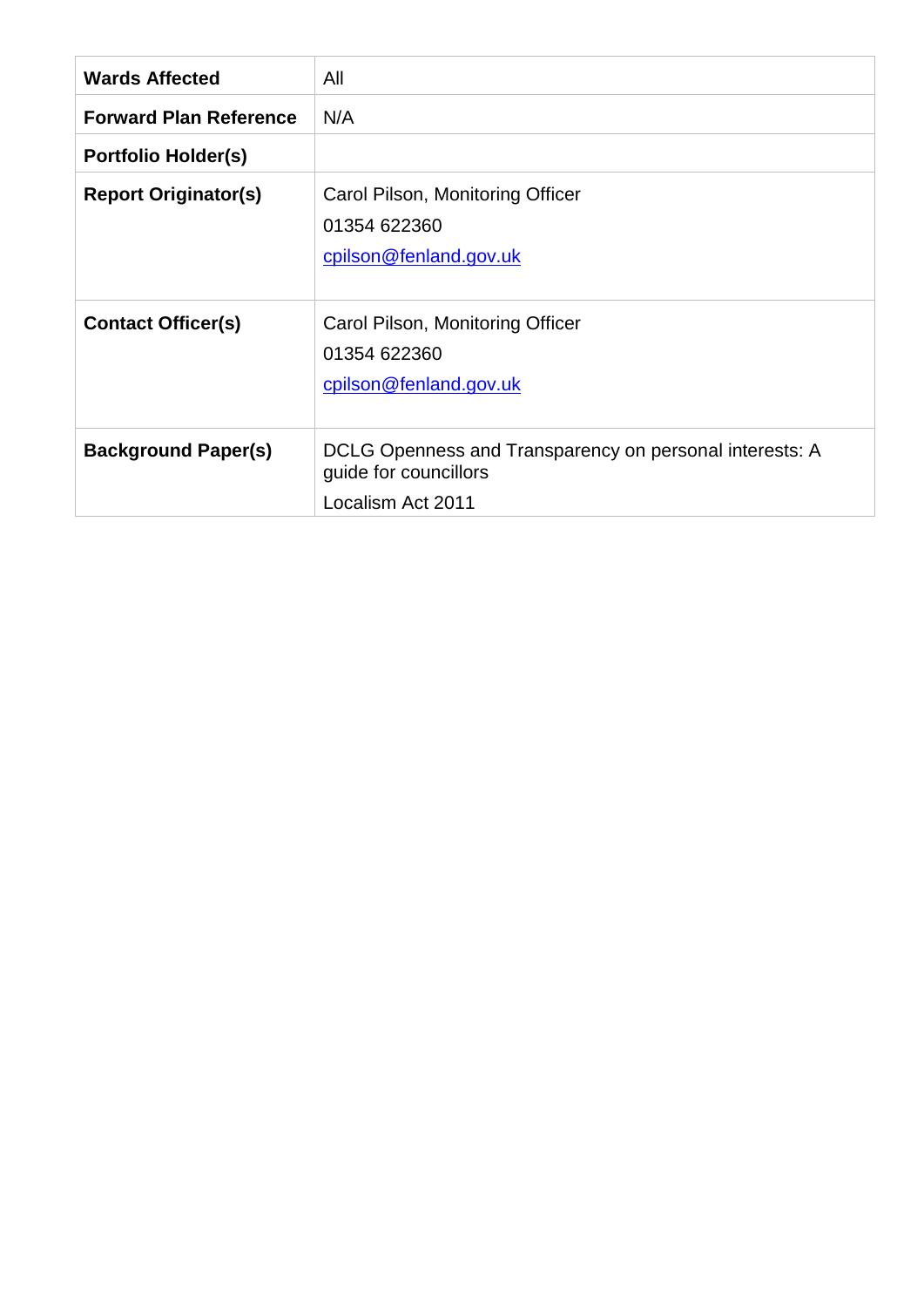#### **1. Disclosable Pecuniary Interests (DPIs), Dispensations and Council Tax Matters**

- **1.1**The definition of a DPI is set out within the Localism Act 2011, Sections 29-34 and must fall under a certain number of categories outlined at Appendix B.
- **1.2**The updated guidance from DCLG at Appendix A states that any payment of, or liability to pay, council tax e does not fall in to any of the relevant categories in relation to DPI's.
- **1.3** Under section 33 of the Localism Act 2011 the Council can grant dispensations to Members in respect of DPI's, this function has been delegated to the Conduct Committee.
- **1.4**The obligation to pay Council Tax is not a DPI. As such, no dispensation is required and Councillors can take part in a debate relating to the setting of council tax.
- **1.5**The receipt of some form of Council Tax Support or benefit is not a DPI within the definition of the same in the regulations. Therefore no dispensation is available as dispensations under s33 are only in respect of DPI's.
- **1.6**The receipt of council tax support or benefit is a pecuniary interest as set out in the Members Code of Conduct and would be relevant if those matters were being discussed at a council meeting, therefore an interest would need to be disclosed at the meeting. However pursuant to the Code of Conduct the member would still be able to take part in and vote on the matter if they so wished.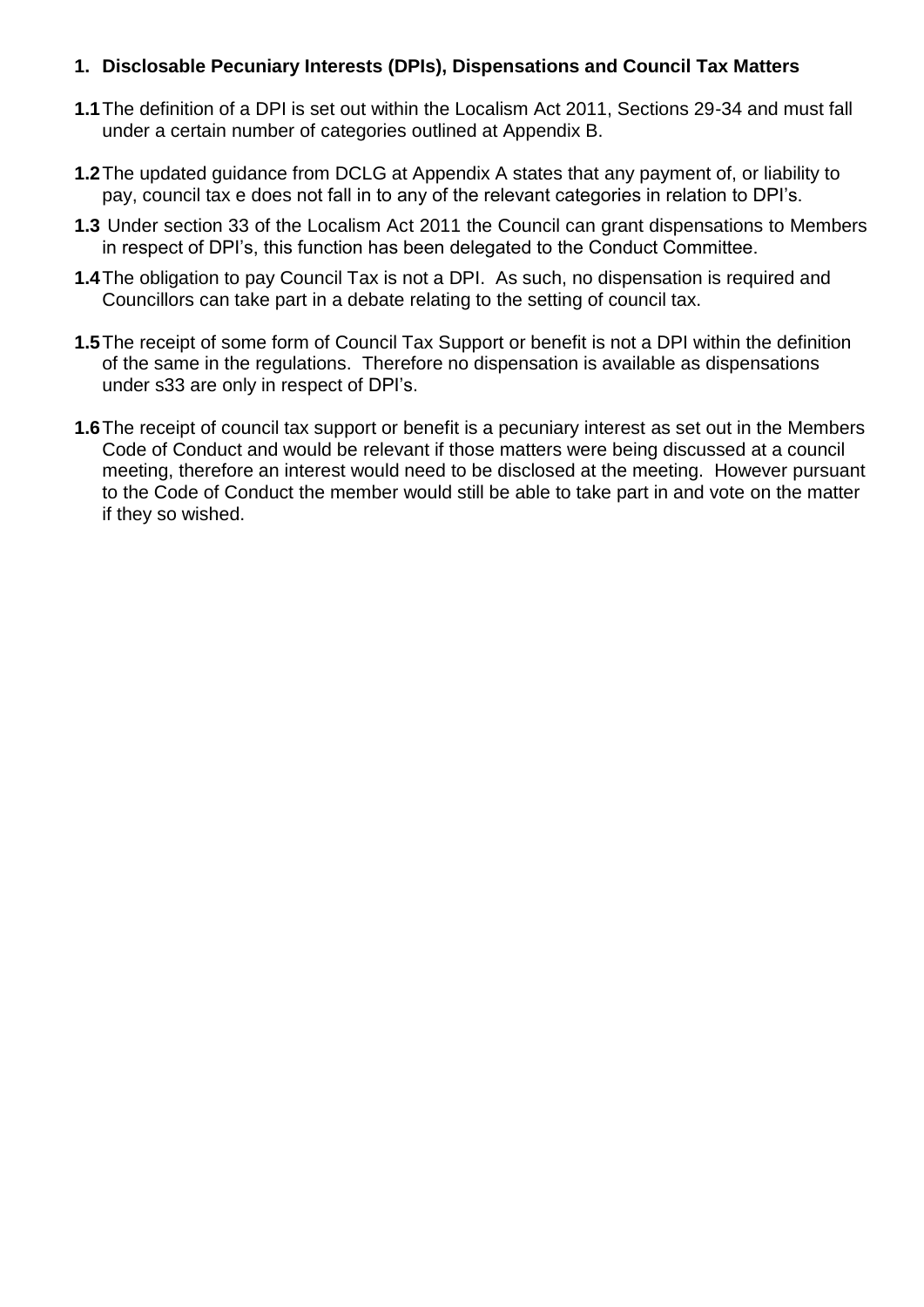# **Appendix A – Extract from DCLG guidance:**

### **Do I need a dispensation to take part in the business of setting council tax or a precept?**

Any payment of, or liability to pay, council tax does not create a disclosable pecuniary interest as defined in the national rules; hence being a council tax payer does not mean that you need a dispensation to take part in the business of setting the council tax or precept or local arrangements for council tax support.

If you are a homeowner or tenant in the area of your council you will have registered, in accordance with the national rules, that beneficial interest in land. However, this disclosable pecuniary interest is not a disclosable pecuniary interest in the matter of setting the council tax or precept since decisions on the council tax or precept do not materially affect your interest in the land. For example, it does not materially affect the value of your home, your prospects of selling that home, or how you might use or enjoy that land.

Accordingly, you will not need a dispensation to take part in the business of setting the council tax or precept or local arrangements for council tax support, which is in any event a decision affecting the generality of the public in the area of your council, rather than you as an individual.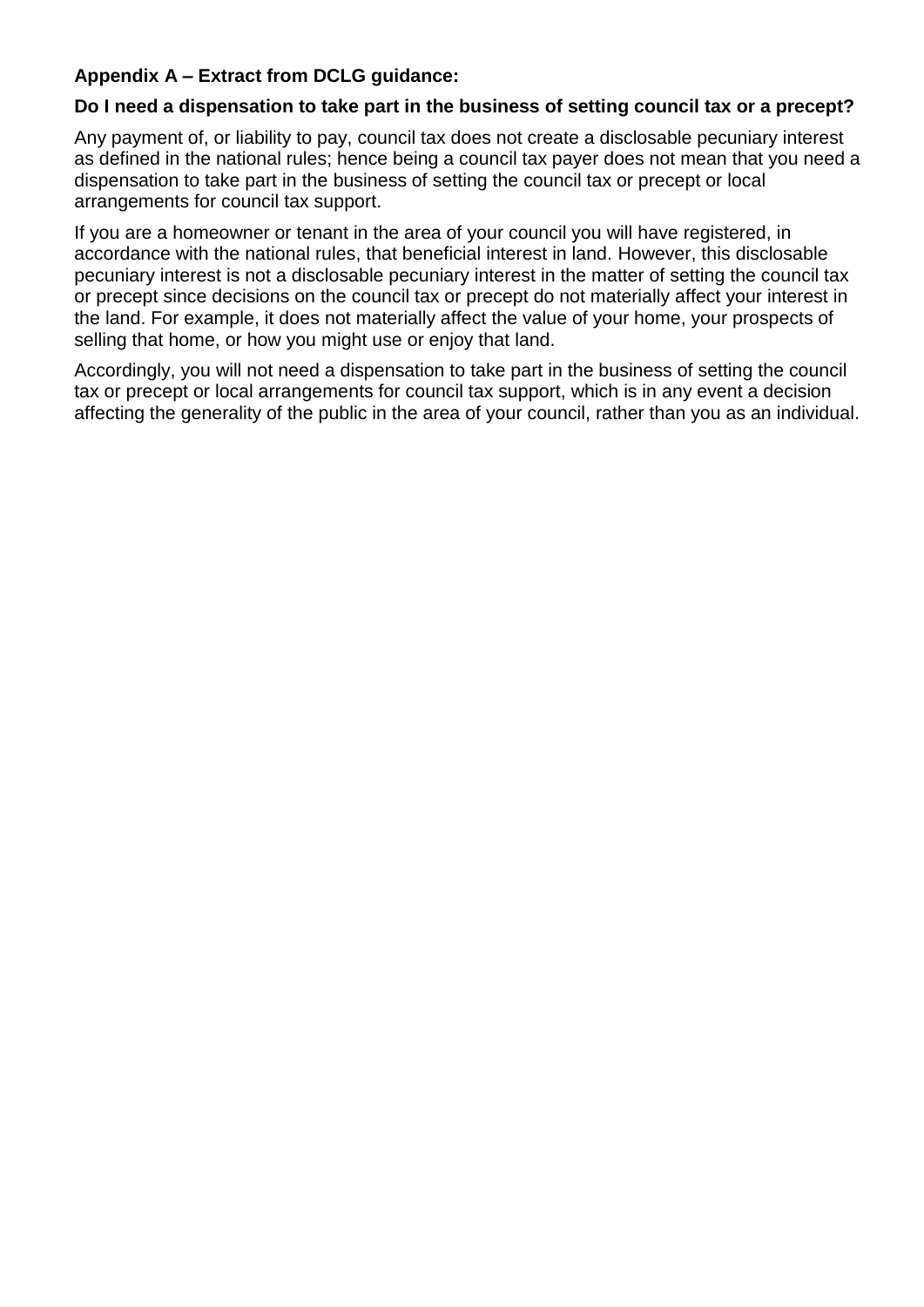*Document Generated: 2016-04-17*

*Status: This is the original version (as it was originally made). This item of legislation is currently only available in its original format.*

#### SCHEDULE Regulation 2

| Subject                            |        |            | Prescribed description                                                                                                                                                                                                                                                                                                                                                                                                                                                                                                                                |
|------------------------------------|--------|------------|-------------------------------------------------------------------------------------------------------------------------------------------------------------------------------------------------------------------------------------------------------------------------------------------------------------------------------------------------------------------------------------------------------------------------------------------------------------------------------------------------------------------------------------------------------|
| Employment,<br>office,<br>vocation | trade, | profession | or Any employment, office, trade, profession or<br>vocation carried on for profit or gain.                                                                                                                                                                                                                                                                                                                                                                                                                                                            |
| Sponsorship                        |        |            | Any payment or provision of any other<br>financial benefit (other than from the relevant<br>authority) made or provided within the relevant<br>period in respect of any expenses incurred<br>by M in carrying out duties as a member, or<br>towards the election expenses of M.                                                                                                                                                                                                                                                                       |
|                                    |        |            | This includes any payment or financial<br>benefit from a trade union within the meaning<br>of the Trade Union and Labour Relations<br>(Consolidation) Act 1992(1).                                                                                                                                                                                                                                                                                                                                                                                    |
| Contracts                          |        |            | Any contract which is made between the<br>relevant person (or a body in which the relevant<br>person has a beneficial interest) and the<br>relevant authority-<br>under which goods or services are to be<br>(a)<br>provided or works are to be executed; and<br>which has not been fully discharged.<br>(b)                                                                                                                                                                                                                                          |
| Land                               |        |            | Any beneficial interest in land which is within<br>the area of the relevant authority.                                                                                                                                                                                                                                                                                                                                                                                                                                                                |
| Licences                           |        |            | Any licence (alone or jointly with others) to<br>occupy land in the area of the relevant authority<br>for a month or longer.                                                                                                                                                                                                                                                                                                                                                                                                                          |
| Corporate tenancies                |        |            | Any tenancy where (to M's knowledge)—<br>the landlord is the relevant authority; and<br>(a)<br>(b)<br>the tenant is a body in which the relevant<br>person has a beneficial interest.                                                                                                                                                                                                                                                                                                                                                                 |
| Securities                         |        |            | Any beneficial interest in securities of a body<br>where-<br>that body (to M's knowledge) has a place<br>(a)<br>of business or land in the area of the<br>relevant authority; and<br>either-<br>(b)<br>(i)<br>the total nominal value of the<br>securities exceeds £25,000 or one<br>hundredth of the total issued share<br>capital of that body; or<br>if the share capital of that body is<br>(i)<br>of more than one class, the total<br>nominal value of the shares of any<br>one class in which the relevant<br>person has a beneficial interest |

<sup>(</sup>**1**) [1992 c. 52.](http://www.legislation.gov.uk/id/ukpga/1992/52)